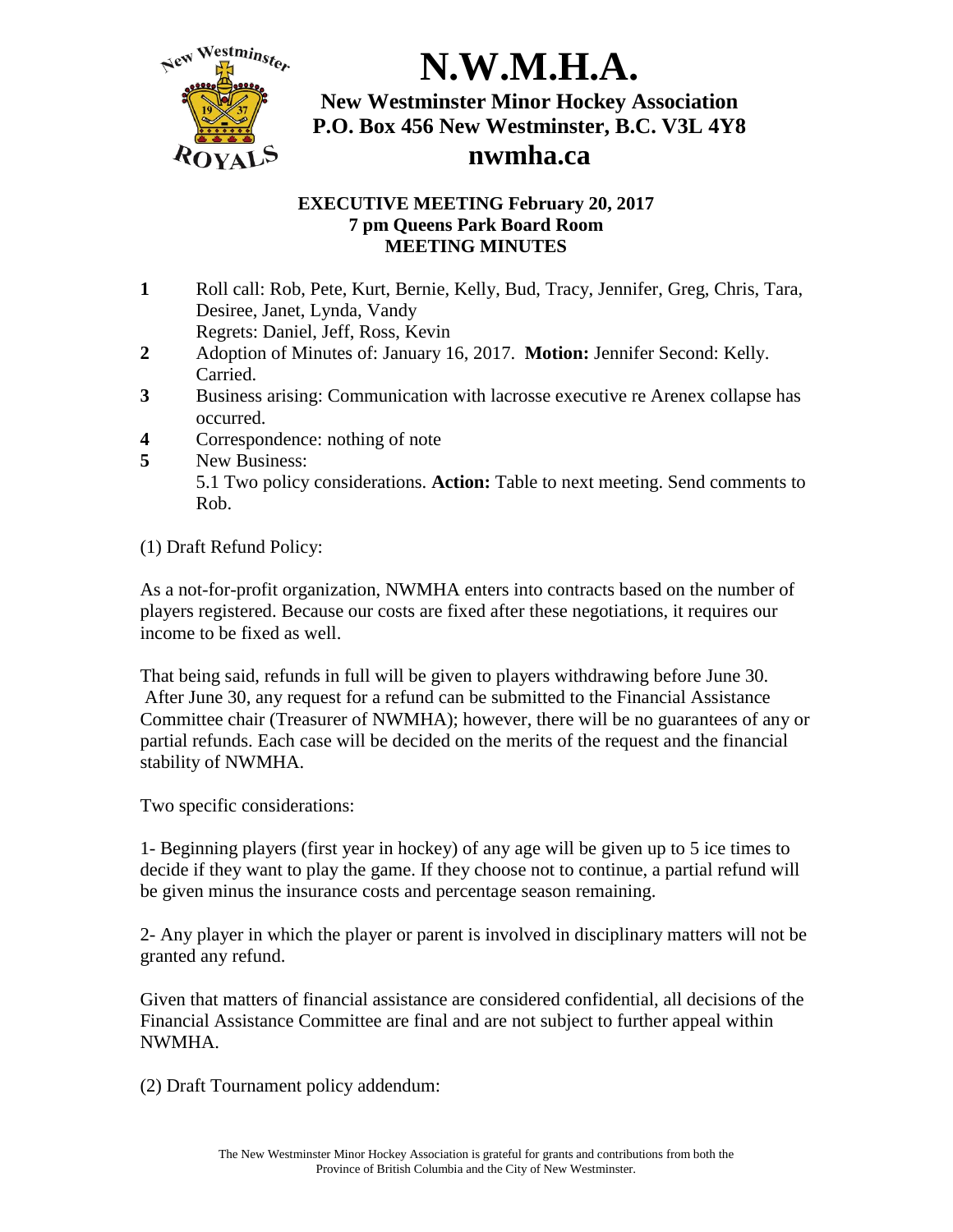

There is an expectation that parents/guardians of players who participate in the New Westminster-hosted tournaments will assist in the coordination of the tournament (e.g. volunteering for the tournament committee, running the clock, scoresheet). Players of families who do not assist will not be permitted to play in the tournament or their families will be subject to a fine.

5.2 Constitution and By-Laws for New Societies Act.

**Motion** to approve the revisions to the Constitution and By-Laws, to be in accordance with the New Societies Act. Motion: Chris; Second: Tracy. Carried.

### **6 Reports:**

**6.1** *President (Rob):*

#### **BC Hockey:**

-Feb 7, attended a special meeting of the PCAHA with CEO and Board member in attendance. Areas of discussion:

-Recruitment and Retention of players and volunteers

-Skate Canada instructors program

-Initiation Cross Ice program and the plan is a 2 week transition in September.

-Referee Development: all Presidents in attendance said the BC Hockey model was not working. After the meeting, several associations indicated they were using the NWMHA model of ref development.

-Coach Development: discussion of over-regulation, Sports Canada and Coach NCCP looking at forcing more course requirements; no understanding of how they are driving volunteers away.

-Societies Act Webinar online; will be useful in amending our Constitution and By-Laws.

### **PCAHA:**

-Feb 7 Zone Team discussion: comes down to two different models: 1-Big teams created within the existing Tiering system which has big negative consequences to tier 2 associations; or 2- Zone team outside of tiering, similar to MML.

-NWMHA host Midget Tier 2 Final 4 March

(NWMHA Midget A1 families to run the duties as per policy)

Saturday, March 4th, 3:00p-5:00p at Queen's Park Arena Saturday, March 4th, 5:15p-7:15p at Queen's Park Arena

Sunday, March 5th, 4:00p-6:00p at Queen's Park Arena Sunday, March 5th, 6:15p-8:15p at Queen's Park Arena

Wednesday, March 8th, 6:00p-8:00p at Queen's Park Arena Wednesday, March 8th, 8:15p-10:15p at Queen's Park Arena

-Midget academic scholarships application deadline March 31.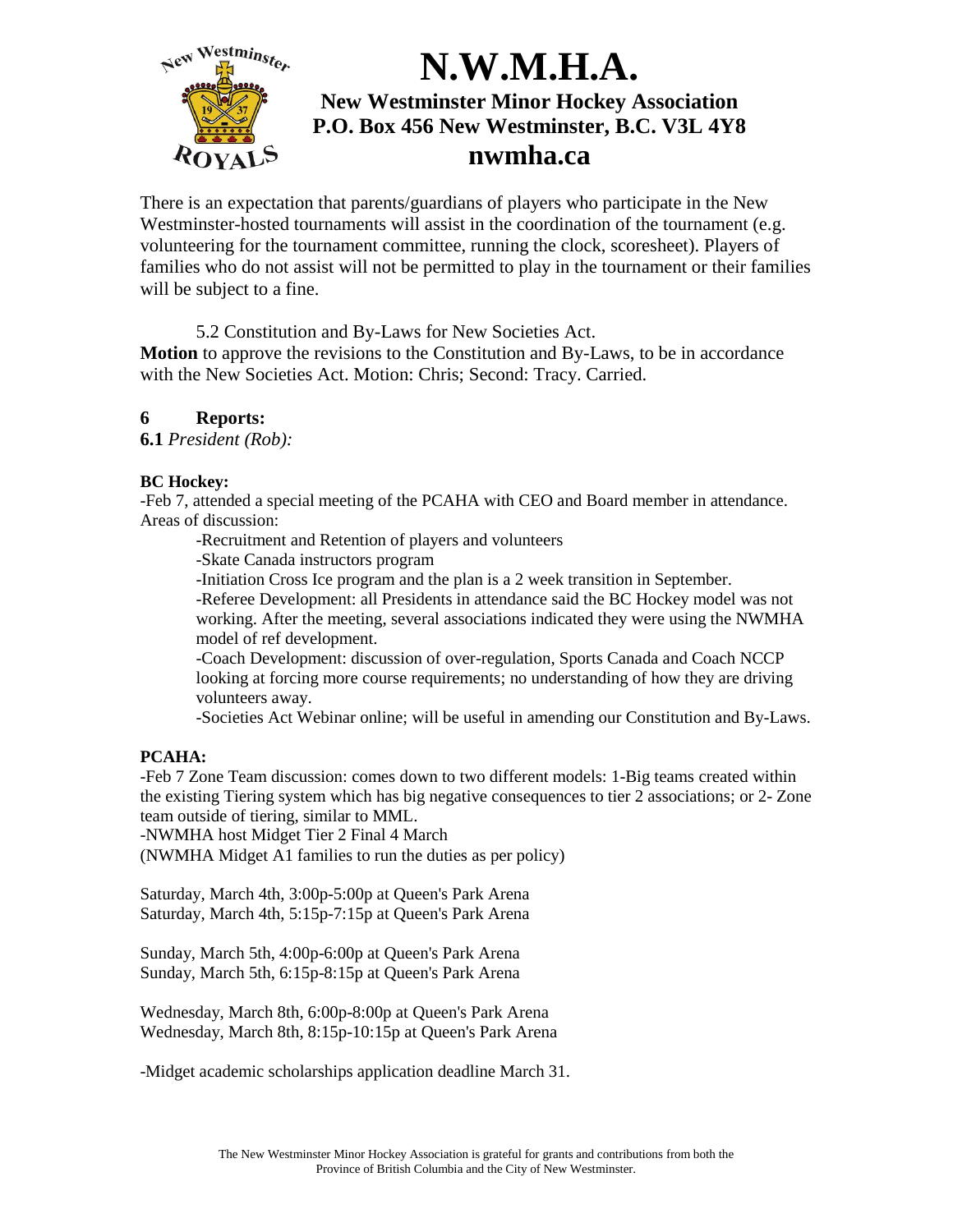

## **nwmha.ca**

### **Presidents' C League:**

-Two players and one coach incurred long suspensions from PCAHA. -Championship Day NWMHA volunteers needed for:

#### **March 5th 10:00am-2:00pm NWMHA**

Volunteer 1 Kelly Volunteer 2 \_\_\_\_\_\_\_\_\_\_

Action: Rob will send an email to Jeff to find a parent volunteer

#### **NWMHA:**

-Giants event, well done everyone. In a snow storm NWMHA still thrived at ticket sales. -Hockey Day in Canada shirts distributed; I have the spares in case anyone was missed. -Referee Development program well received. Thanks to Kelly, Chris, Team official both home and visitors. The program has been well received by parents and young officials. The program is also being copied by several associations.

-Season ending ice decisions to be made at meeting.

-Intro to Atom tryouts for H4 players, week of March 6-10, date and time to be finalized. -Registration, thanks to Kurt and Janet for getting us set up, decision was for average 5% increase. More details in treasurer and registrar reports.

-Taxi squads: report that one team had no participation at all. My concern is why did this happen and how to we prevent it from happening again. Action: DMs to send an email to taxi squad players.

-Vandalism on vehicle complaint against one of our coaches by an on ice official; I referred the official and the matter to the NW Police as there are no witnesses.

## **6.2** *1 st Vice President (Bernie):*

### **GIANTS GAME**

The weather gods were not with us on Feb 3. It made for challenging driving conditions and kept plenty of people from the game. Attendance was approx. 2900; which brings me to the outstanding 50/50

selling job which resulted in \$ 2,800 for the association. Kurt can give you some more financial details. I

wanted to thank my colleagues, Rob, Kelly, Linda, both H3/4 and H1/2 managers, Kurt and Dave Schweitzer who helped me make the best out of the event. Special thanks go to the coaches and parents who looked after the intermission game, and of course Trevor Schweitzer who

represented

our Refs at the game.

In the end we had 15 unsold tickets out of the 300. We will have a better understanding next year, as to

open it up sooner to different divisions.

#### **SPONSORSHIP**

Kurt was the happy recipient of another cheque for \$ 700 – from the Inn at the Quay. Thanks to Kendall Birovchak, whom I met in the fall to discuss our preferred accommodation, and the tireless work of our Tournament Director, Daniel, we got this "kickback" from the stay of the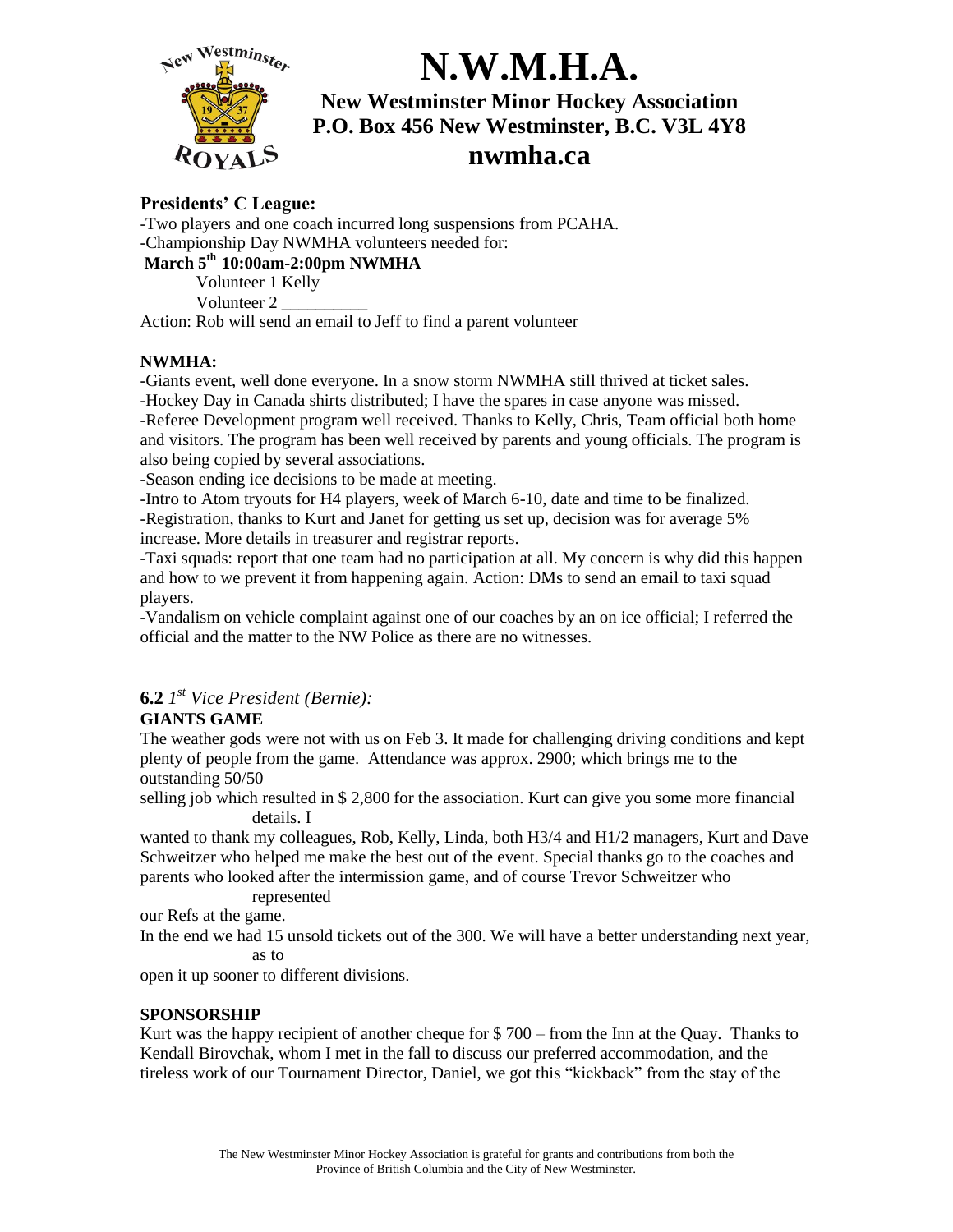

Spokane Team during our Midget Tournament. My understanding is that Powell River will stay at the Inn during the Spring Break Tournament which will earn us additional sponsorship funds.

#### **NEWSLETTER**

The final President's Message for this season will focus on registration, the Spring tournament and volunteering. I am hoping to release March 1.

- **6.3** *2 nd Vice President (Daniel):*
	- 9 teams have registered for Bobby Love Tournament as we accepted a late application from Powell River.
	- 8 teams registered for Al Hughes Tournament.
	- Held our  $2<sup>nd</sup>$  and final Tournament Committee meeting on Feb 15<sup>th</sup>.
	- T-Shirts have been ordered through Bud. We will get them delivered early and sort through them prior to the official set up night.
	- Weekly communique sent to team managers every Friday.
	- Sent draft print program to team managers for final review before going to printers.
	- Two teams sold advertisements to fundraise. One team sold in excess of \$500 resulting in \$300 in new revenue for the tournament due to our new revenue share policy.
	- Our NWMHA print program ad revenue will cover all costs of printing estimate at approx. \$900
	- **Leanne Piendle** to be thanked for volunteering to do the tournament schedule which was sent out in January to all the parents. Something they really appreciated.
	- **Derrick Thornhill** Park Georgia Realty donated \$500 to purchase intermission prizing
	- **Ippolita Corcione** Park Georgia Realty donated a \$300 Nespresso machine as a parent door prize.
	- An amazing list of community and corporate tournament sponsors this year including Buy-Low Foods, Boston Pizza, Dairy Queen, Fresh Slice Pizza, Gino's Pizza, Burger Heaven, Key West Ford and many more!
	- Inn at the Quay donated a one night stay & pillow set.
	- **Vancouver Canucks** donated 2 tickets as part of a joint promotional plan with NWMHA.
	- Representatives from both the Love and Hughes family will be there for special puck drop during Gold Medal game.
	- **Mayor Jonathan Cote** will be there for puck drop at PeeWee final. **MLA Judy Darcy** will be there for the Atom final.
	- On a personal note, I've spoken to Rob and advised I will be stepping down from the Executive this year. Hope to come back again in 2018-19 if there is room! I will continue to volunteer on the tournament and provide assistance to my successor.

### **6.4** *3 rd Vice President (Tracy):*

Will send out information regarding Awards and Scholarships shortly.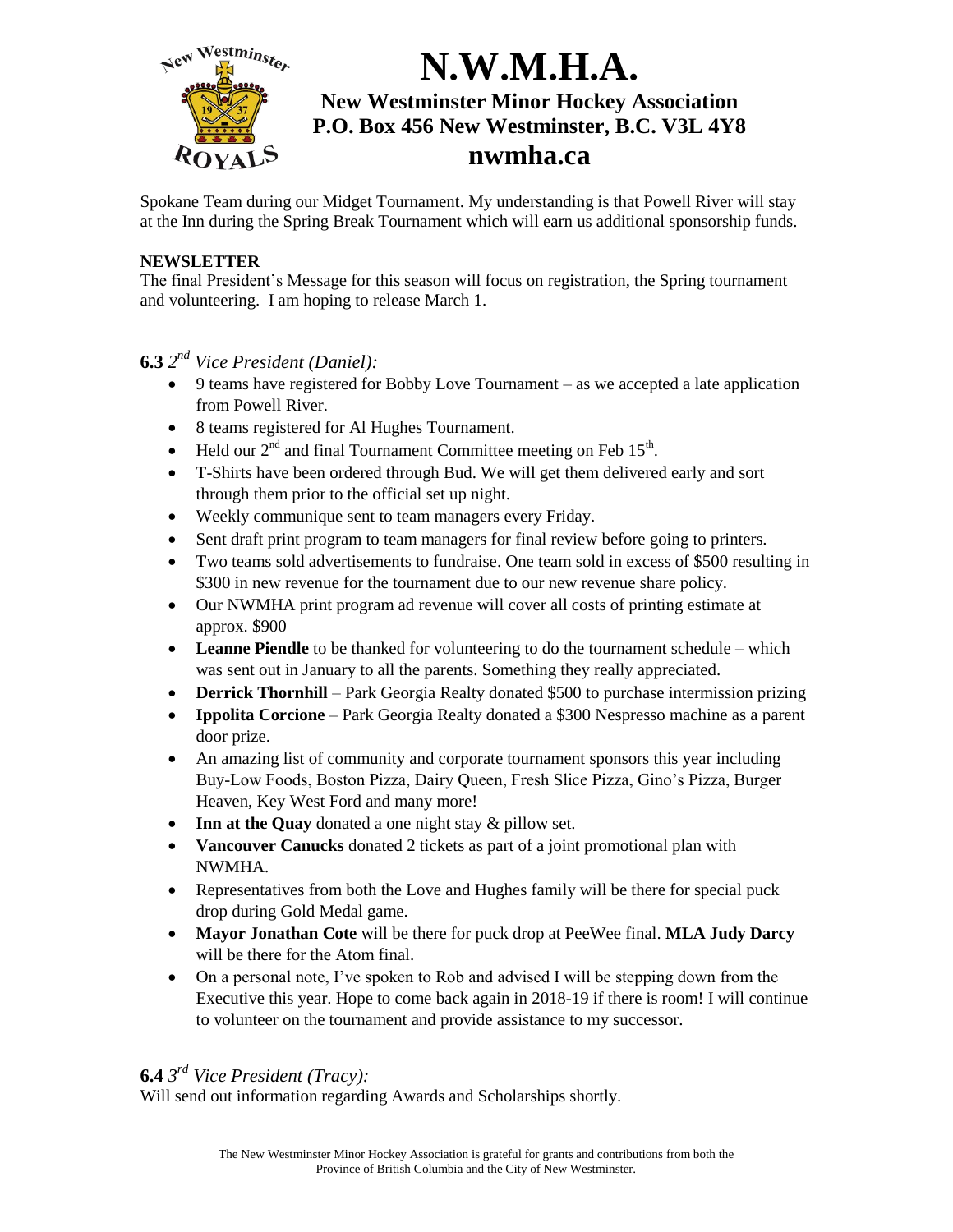

### **6.5** *Treasurer (Kurt):*

Operating Statements for the 10 months ended January 31, 2017 presented. I am projecting a small loss; but, if ice rental costs are lower than projected, we will have a surplus of up to \$7,000. I would like to make a motion to increase the Equipment, Uniforms and Supplies category from \$17,500 to \$24,000. This will allow the purchase of new jerseys for up to 7 teams.

I received the the 2016 Amateur Sport Grant issued by the City of New Westminster. I also received the grant approval for the 2017 Amateur Sport Grant.

I will be completing the budget for the 2017/18 fiscal year and will email it to the Executive to review and look for approval at the next Executive meeting in March.

I have registered NWMHA with Paysafe to allow payment by credit card on the Hockey Canada registration website. This will be active for early registration which will start in the next two weeks.

**6.6** *Registrar (Janet):* Nothing to report

**6.7** *Secretary (Vandy):* meeting dates April 10, 2017 **AGM : end of April/early May TBC** May 8, 2017 June 12, 2017 July 10, 2017 August 15, 2017

**6.8** *Coach Coordinator (Pete):*

- Met with Midget coach to discuss ongoing suspensions and team penalty minutes. He has been suspended to attend games for the remainder of the season. Assistant coach is handling games.
- Received feedback report from Rory (RPM) on coaching progress. Report was very positive with some comments surrounding dealing with behavior issues and appropriate and balanced (skills v tactics) practice plans for age group.
- Working on completing Dev 1 evaluations for end of Feb.
- Starting to receive coach 2 workbooks Due March 31.

**6.9** *Equipment Manager (Kevin):* Absent.

Will work with Kurt for goalie equipment and jersey top-up.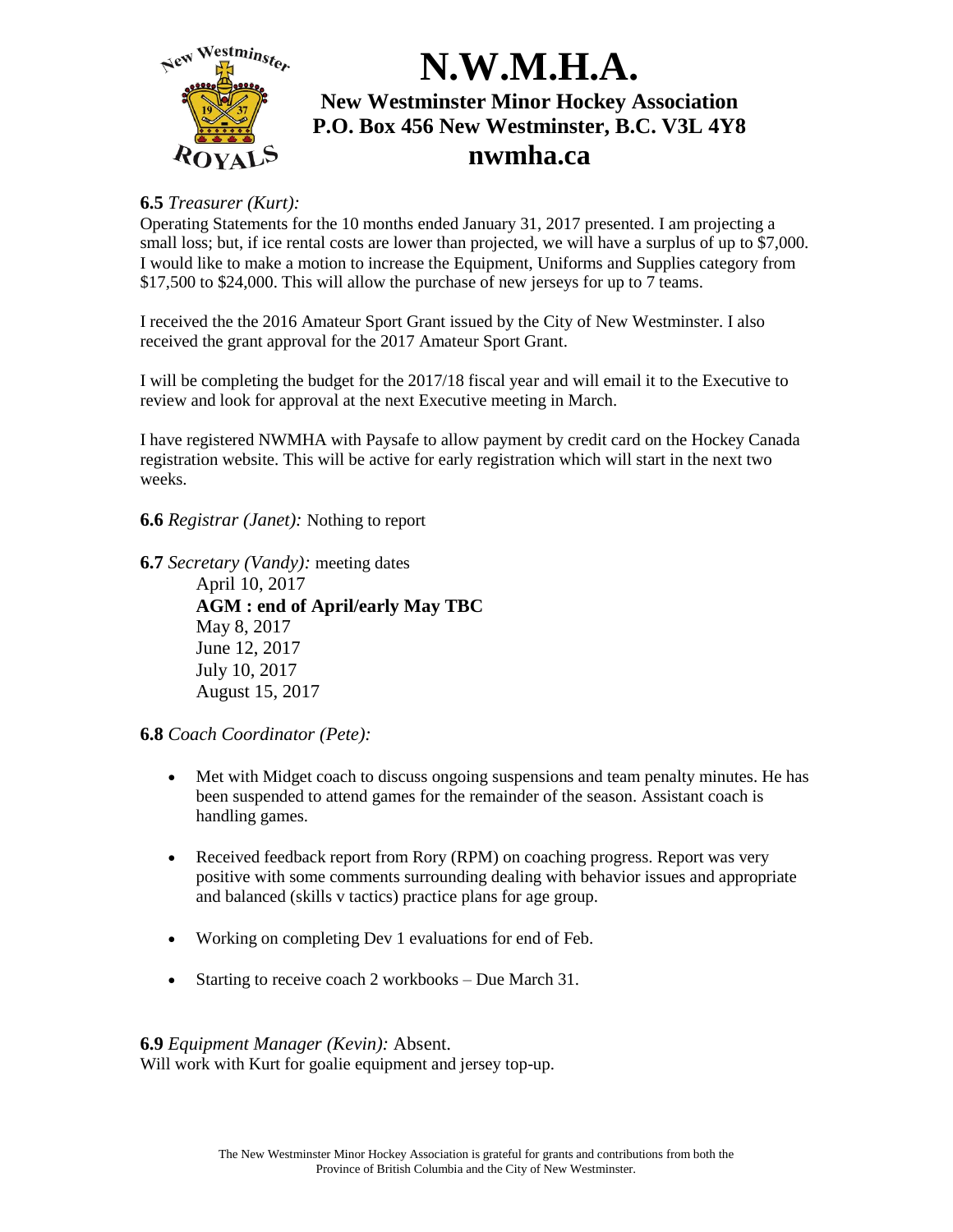

### **6.10** *Ice Allocator (Lynda):*

2 conflicts to resolve for Bantam A. Dates sent for Rep Intro skates. March  $4<sup>th</sup>$  is when all C teams are done.

### **6.11** *Referee-in-Chief (Chris):*

We have now completed the first 3 weekends of Full Ice development for our newer officials. We have seen many of them make large changes in their attitude, assertiveness and skill in the past weeks. Also, our mentors, drawn from our more senior youth officials, have done a fabulous job in leading, coaching and supervising these younger officials. They also are learning and developing new skills, with overall good success.

Thanks to all our team managers, division manager and president we have received great cooperation from other organizations, and no issues have developed. Also our Referee Allocator has done a stupendous job in scheduling and organizing a large group of officials and mentors, with almost perfect attendance, and no major issues.

We look forward to evolving this program next season.

### **6.12** *Referee Allocator (Kelly):*

Referee Development has been a success. This week was the third referee development session and we have had a consistent group of senior officials that have stepped up to help in the shadowing process. Thank you to Ethan Donnelly, Joe Callard, Parker Corbett and Jacob Hamm. They are doing a fantastic job.

I have had to send out a reminder to the managers of the teams that each official should be receiving their own envelope of money and that the money should not be in the same envelope. It was brought to my attention that teams have been giving only one envelope of money and even then the money was not in increments where it could be dispersed correctly amongst the officials

There has been one incident that I had to send out a reminder to a team that they didn't let me know they had a game that needed officials to be assigned to and I had to scramble to find officials for a game the same day and as far as I know I have only had one situation that an official didn't show up for a game but we got it covered when it was discovered. I am now awaiting the schedule for the Spring tournament so I can get those assigned and ready for Daniel.

**6.13** Division Managers:

*H1-2 (Tara):*

**H1:**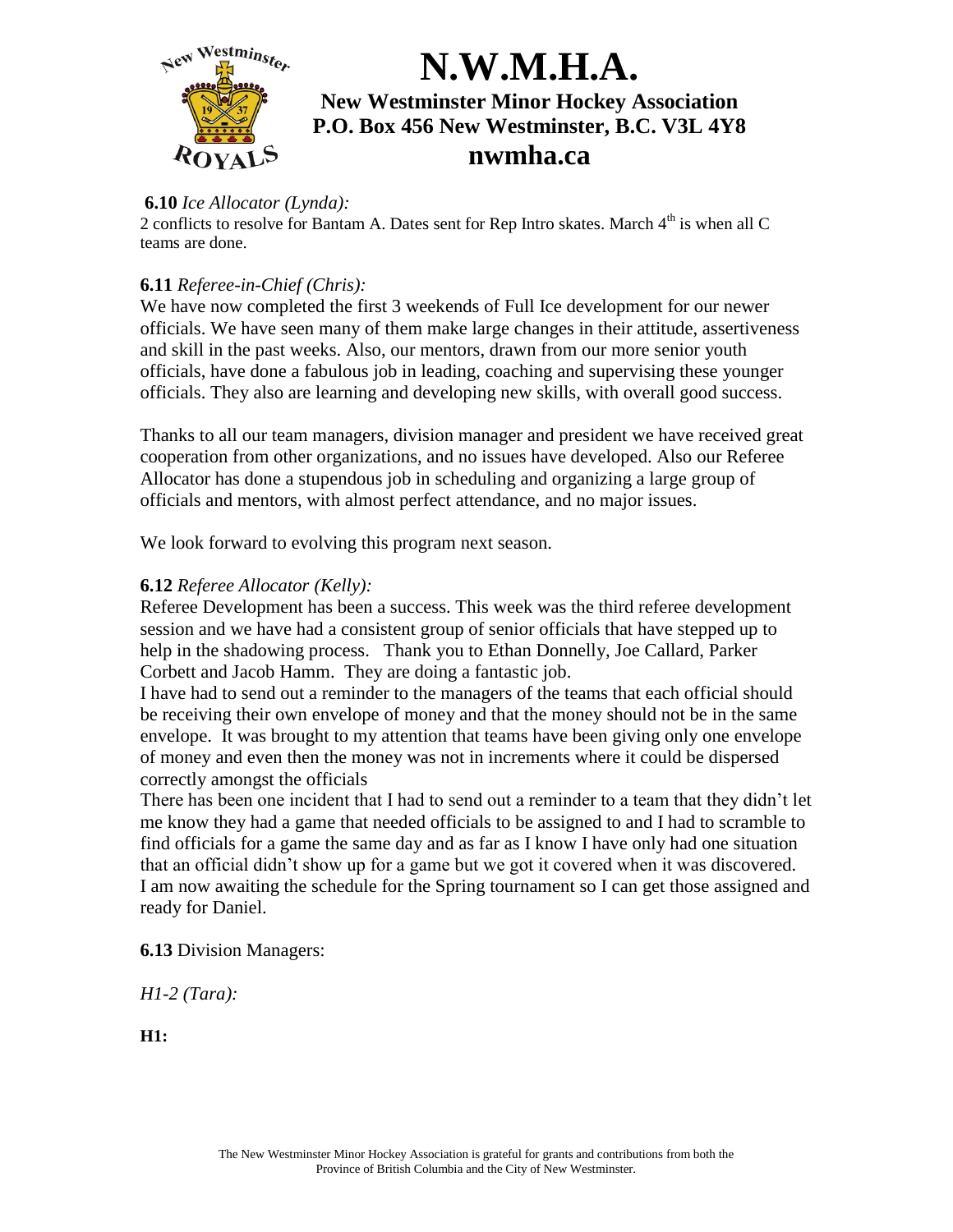

\* We had a late player register and join up with this group although she is at the age level of an H2. We thought that since she's had no experience with hockey that the H1 setting would be a better fit.

\* This team is starting to plan for their season wrap up party.

## **H2**

### **H2C1:**

\* This team just took part in the Thunderbird tournament and everyone had a very good experience.

\* Games are still on going and all is well.

\* This team had a minor glitch against a Bby Minor team. Bby double booked this team with another team and as a result our team lost out on the opportunity to play the game as the game number was requested for the other visiting team.

### **H2C2:**

\* This team just took part in the Thunderbird tournament and everyone had a very good experience.

\* Games are still on going and all is well.

\* This team also had a team that double booked a game and as a result this team too lost out on the opportunity to play the game.

\* Both the H2 teams will be joining up for their season wrap up parties.

**Banner/Sign:** Once I get some free time, I will look into getting the sign project resurrected again.

### *H3-4 (Desiree):*

### **H3**

#### **Giants Game**

One player was the 7th man for the warm up. 20 players participated in the intermission game. They all had a great time.

One team manager was not aware that it was necessary to send volunteers in order to receive the 50/50 fundraising money. Bernie has addressed this with her.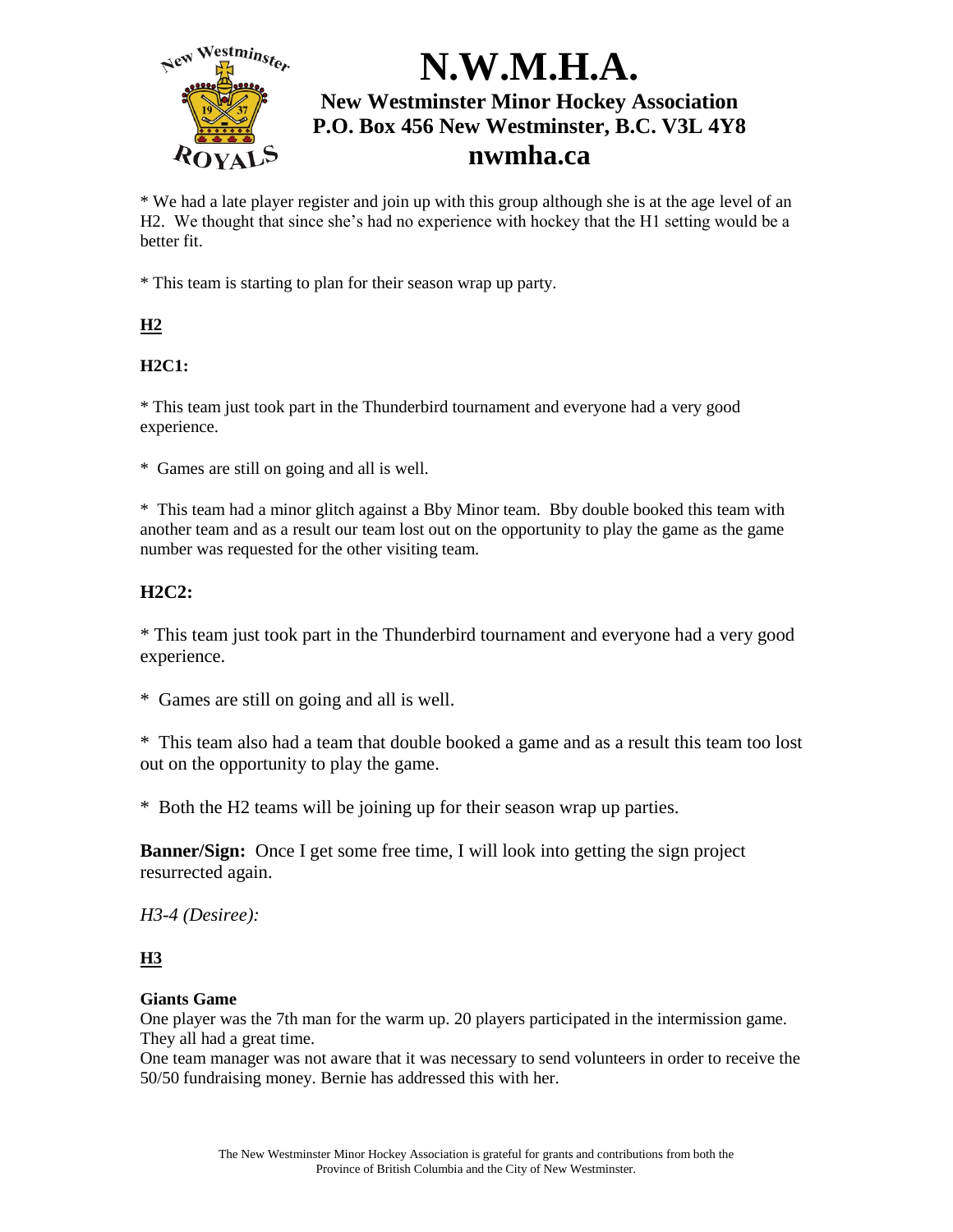

This year I found that teams were not as interested in attending and it was really difficult to sell tickets. It was also very difficult to get volunteers for the 50/50. I think that we should pass on this next season.

#### **Grouse Mountain Pond Hockey Tournament**

Our H3C3 team played in the Grouse Mountain Pond Hockey tournament on the family day long weekend. They were transformed into team Sweden for an amazing outdoor experience. They were blessed with fantastic weather and thoroughly enjoyed the tournament.

#### **H4**

The H4 teams are wrapping up their seasons at the end of this month. Both teams have decided against doing second tournaments as they don't want to spend additional money to play more cross ice hockey. They are thoroughly enjoying the referee development that has been ongoing throughout this month. The H4C2 team also played in an SFU Intermission game on Saturday the 18th.

#### *Atom (Jeff):* Absent.

The Atom A team lost a close game to BWC to get knocked out of the playoffs. They are now in the Presidents' Series playoffs where they sit in First place after the first week.

Both the Atom C1 and C2 made it to the top group and sit 1 and 2 after three weeks, with the C3 team in the third group and are .500. All teams are ending strong in each of their groups and have hopes of a Banner game.

*PeeWee (Bud):* Nothing to report.

*Bantam (Greg):*

C1 Head coach will not be available for the last 2 weeks of the season. He has a family vacation planned and was not able to make a change. Coach Glen and Coach Chris will finish off the season.

Rep team players all decided to dye their hair blonde after their  $1<sup>st</sup>$  round playoff win.

Playoff records:

Bantam C1:  $1 - 4$  5<sup>th</sup> of 5 in the Orange Group. 11 GF / 24GA

Bantam C2: 3-2-1  $1^{St}$  of 5 in the Gold Group 15 GF / 16 GA

Bantam C3:  $1-5$  4<sup>th</sup> of 5 in the Orange Group 15GF / 33 GA

Rep Team:  $1 - 1$  in the Playoffs. Beat Burnaby in the first game, lost to Langley in the  $2<sup>nd</sup>$  game.